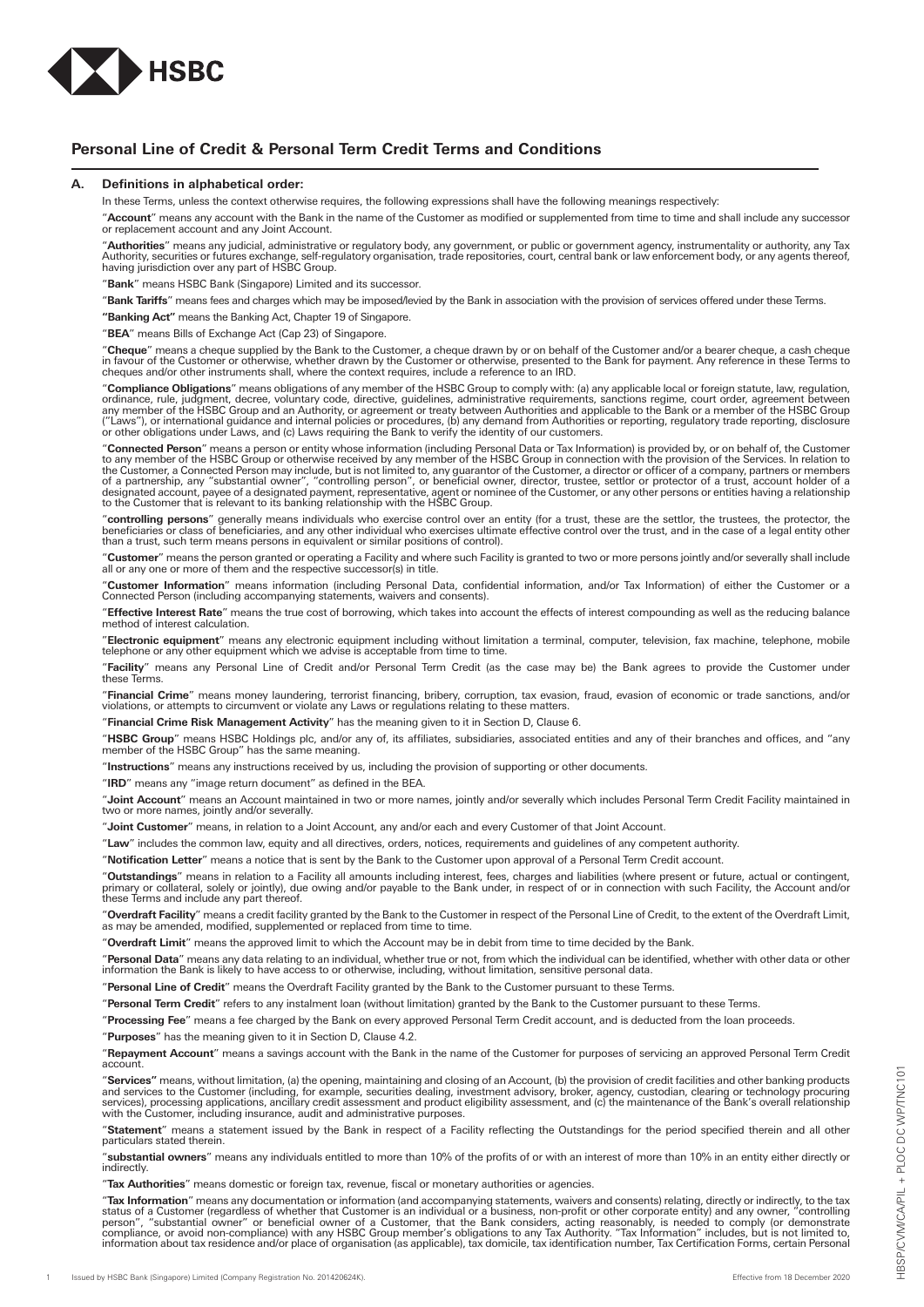Data (including name(s), residential address(es), age, date of birth, place of birth, nationality (country/region/territory), citizenship.

"**Tax Certification Forms**" means any forms or other documentation as may be issued or required by a Tax Authority or by the Bank from time to time to<br>confirm the tax status of a Customer or the Connected Person of an enti

These "Terms" means these Personal Line of Credit and Personal Term Credit terms and conditions as amended, modified or supplemented from time to the terms and conditions herein and include any part thereof. time pursuant to the terms and conditions herein and include any part thereof.

Any word importing the singular only include the plural and vice versa. Any word importing a gender include the other genders. A person includes any legal<br>person, company, corporation, firm, partnership, state, government

# **B. Personal Line of Credit**

# **1. Operation of Account**

- 1.1 Upon satisfaction of all requirements of the Bank by the Customer, the Bank shall grant and provide to the Customer a newly opened Personal Line of Credit Account with an Overdraft Facility and the Customer shall maintain, operate and make use of the Personal Line of Credit on and subject to these Terms.
- 1.2 The Bank may debit the Account for any interest, fee, charge and any other sum payable by the Customer to the Bank under these Terms. The Customer shall<br>be deemed to have consented to any third party deposit credited i or any third party in breach of any law.
- 1.3 The Bank may at its discretion increase or reduce the Overdraft Limit or cancel the Overdraft Facility without any notice and with immediate effect. If the Overdraft Facility is reduced or cancelled, the excess Outstan

### **2. Interest**

- When the Personal Line of Credit is in debit, the Bank may charge such sum as the Bank may from time to time decide and/or charge such interest at such<br>periodic rest (including daily rest on a 365 days per year basis) and billing period.
- 2.2 The Bank may charge such higher minimum sum and/or interest (before and after judgment) on the debit amount exceeding the Overdraft Limit and on any<br>amount not paid on or before the due date at such rest, rate and peri
- 2.3 Any such debit interest charged may be debited from the account at the end of the debit interest cycle or on such other day or days as the Bank shall determine.
- 2.4 The debit interest cycle may differ from the billing cycle.
- 2.5 The Bank may at its discretion from time to time vary the interest referred to in these Terms with prior notification to the Customer. Such revised interest<br>rate shall become effective from the date stated in such noti
- 2.6 The Bank may take into account all accruing interest in deciding whether any Overdraft Limit has been exceeded.

# **3. Payment**

- 3.1 The Customer shall make a minimum payment of 3% of the Outstandings or S\$15, whichever is higher, or at such rate and/or sum as the Bank may decide<br>from time to time at such day as indicated in the bank statement or th
- 3.2 The Customer shall not use the Overdraft Facility to pay the minimum payment due or any other sum whatever due, owing or outstanding in respect of the Personal Line of Credit.
- 3.3 If any payment due date falls on a Saturday, Sunday or public holiday in Singapore, it will be deferred to the next business day.

# **4. Statements**

- 4.1 The Bank shall send the Customer a Statement, monthly or at such interval or time, as the Bank may decide, with such particulars as the Bank may decide. The Bank shall be entitled not to send the Customer any Statement for any period during which the Personal Line of Credit is inactive (no transactions for at least 12 months) or in default.
- 4.2 The Customer shall examine every Statement to ascertain if there is any error, discrepancy, omission or unauthorised debit or other transaction missing from<br>whatever cause, including, but without limitation, forgery, f
- 4.3 A certification issued by the Bank, signed by any of the Bank's officers, as to any matter relating to the Personal Line of Credit and (without limiting the generality of the Bank, signed by any of the Bank's officers,

#### **5. Review, Modification, Discretion, Closure and Termination**

- 5.1 The Bank is entitled in its discretion, at any time and without furnishing any reason, to review, vary or terminate the Personal Line of Credit forthwith without notice, and/or demand immediate payment of all Outstandi
- 5.2 The Customer acknowledges that the Customer's obligations under these Terms shall continue notwithstanding the termination of the Personal Line of Credit by the Customer or the Bank for any reason.
- 5.3 For foreigners, provided the Bank has not exercised the Bank's termination right earlier, the Personal Line of Credit will automatically terminate one month before the expiry of the Customer's employment pass. To continue using the Personal Line of Credit, the Customer must provide a photocopy of the Customer's renewed employment pass to the Bank.
- 5.4 The Customer may terminate the Personal Line of Credit by notice in writing and paying the Outstanding. Thereafter the Bank may terminate the Personal Line of Credit.

# **C. Personal Term Credit**

#### **1. Operation of Account**

- 1.1 Upon satisfaction of all requirements of the Bank by the Customer, the Bank shall grant and provide to the Customer a newly opened Personal Term Credit<br>account and the Customer shall maintain, operate and make use of t
- 1.2 The Bank may debit the Repayment Account for any interest, fee, charge and any other sum payable by the Customer to the Bank under these Terms. The Customer shall be deemed to have consented to any third party deposit credited into the Repayment Account. The Bank reserves the right not to accept any deposit from the Customer or any third party in breach of any law.

# **2. Interest and Fees**

2.1 The Bank may charge interest (a) by applying the Effective Interest Rate (net of processing fee) on a Personal Term Credit based on a monthly reducing<br>method, where Effective Interest Rate (net of processing fee) is mu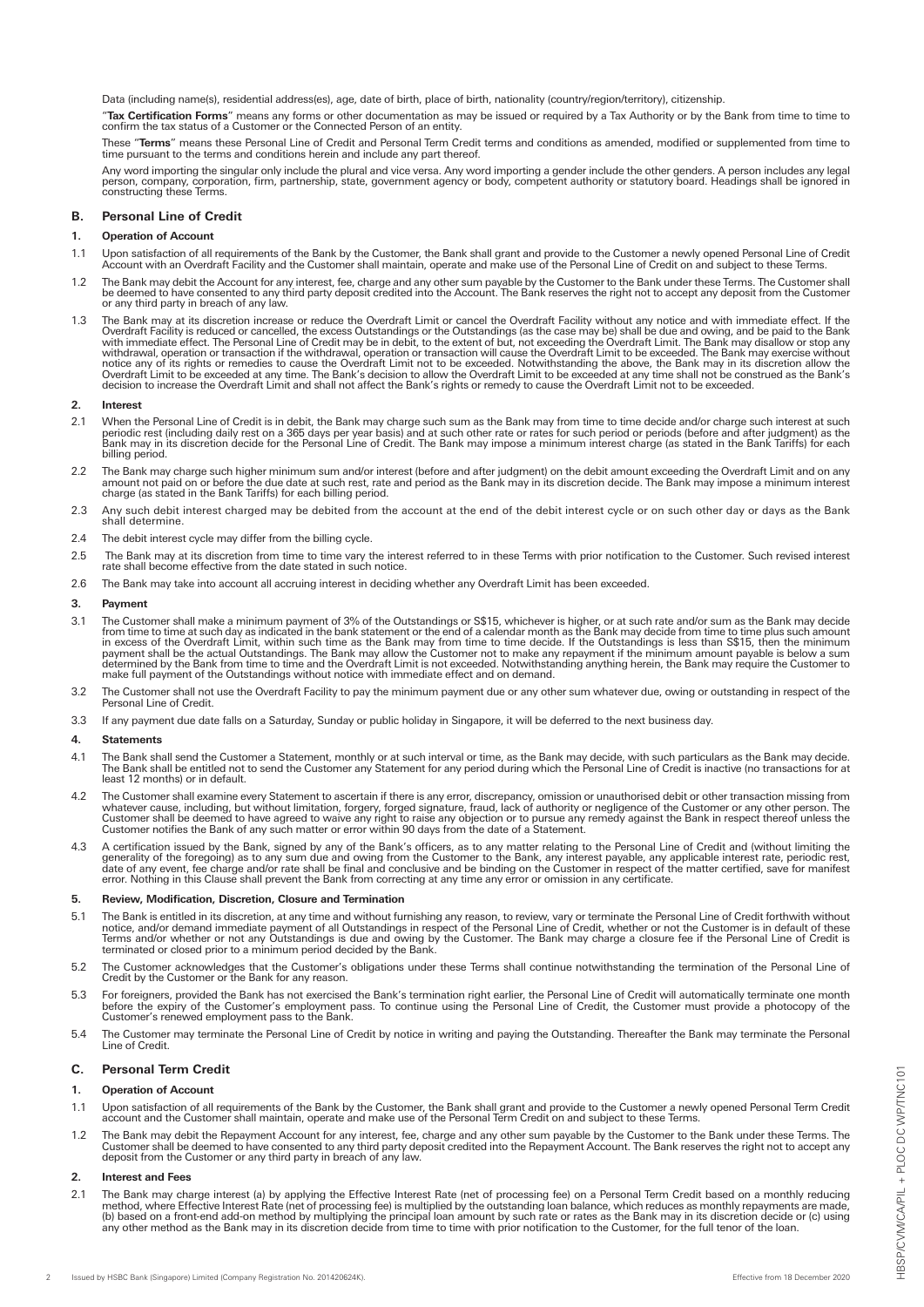- 2.2 The Bank may charge interest at daily rest on a 365 days per year basis.
- 2.3 The Bank may at its discretion from time to time vary the interest rate or method of calculation with prior notification to the Customer. Such revised interest<br>rate and/or method of calculation shall become effective f
- 2.4 The Outstandings of the Personal Term Credit shall immediately on demand be repaid to the Bank if any instalments are in arrears after the date on which it becomes payable.
- 2.5 Without prejudice to the foregoing, amounts which are overdue in respect of a Personal Term Credit will bear interest at the Bank's prevailing overdue rate<br>or at such other rate as the Bank shall determine in its discr after as before judgment.
- 2.6 If the interest payable is less than any minimum interest amount the Bank specifies, the Customer must pay the minimum interest amount instead.
- 2.7 The Bank may charge a Processing Fee that is non-refundable and deductible from the loan amount and/or the Repayment Account.

### **3. Repayments**

- 3.1 Principal repayments towards a Personal Term Credit will be made over a period to be specified by the Bank.
- 3.2 If any loan repayment date falls on a day when there is no numerically corresponding day in the month in which the repayment amount is to be debited from<br>your repayment account, the loan repayment date shall be deemed Sunday or public holiday in Singapore, the monthly repayment amount shall be debited from your repayment account on the next business day.
- 3.3 The Bank shall have the right (but not obligation) to debit the Repayment Account to repay any instalment and/or interest on due dates. The Customer shall<br>ensure that the Repayment Account has sufficient funds before t
- 3.4 The Bank shall be entitled to apply any sum of money debited from the Repayment Account towards payment of Outstandings and/or any other monies due to it in such order and proportion as the Bank shall in its discretion deem fit or may credit the same or part thereof to a non interest bearing suspense account.
- 3.5 For Singapore citizens and permanent residents, the approved amount will be disbursed into the repayment account within one (1) business day. For<br>foreigners, the approved amount will be disbursed, within five (5) busin
- 3.6 The Customer may, make early repayment of the whole or any part of the loan amount by either giving the Bank a minimum of thirty (30) days' advance written notice of early repayment, or subject to the Bank's approval, paying the Bank thirty (30) days' interest on the amount repaid in lieu of such notice period.<br>Any notice of early repayment given shall be irrevocable and shal early repayment.
- 3.7 With each early partial repayment, the monthly instalments payable by the Customer will remain unchanged and the tenor of the loan will be reduced.
- 3.8 In the event of an early repayment (be it partial or full) towards the principal loan amount, the Bank may in its discretion levy an early repayment fee. The Customer may not repay all or any part of the Outstandings except at the times and the manner expressly provided for in these Terms and the Notification<br>Letter or letter of offer (as the case may be) to be sent to the Cust of the principal loan amount until all interest due, accrued or in arrears has been paid.
- 3.9 The Bank reserves the right to vary the amount of the last repayment to ensure that the Outstandings are repaid in full on the last loan repayment date.
- 3.10 Once all Outstandings have been fully repaid, the Repayment Account will be terminated and any GIRO or standing instructions in respect of the<br>Repayment Account will automatically be terminated. Any remaining balance via cheque.

# **4. Adjustments to the Loan Terms**

Any adjustment(s) to the terms of the loan, as stated in the Notification Letter, made at the Customer's request and approved by the Bank will incur an administration fee.

# **5. Review, Modification, Discretion, Closure and Termination**

- 5.1 The Bank is entitled in its discretion, at any time and without furnishing any reason, to review, vary or terminate the Personal Term Credit forthwith without notice and without not only and immediate person of all Out
- 5.2 The Customer acknowledges that the Customer's obligations under these Terms shall continue notwithstanding the termination of the Personal Term Credit by the Customer or the Bank for any reason.

# **D. Terms & Conditions Common To Personal Line of Credit And Personal Term Credit**

**1. Events of Default**

If:

- 1.1 the Customer fails to pay any sum payable and where such non-payment is not rectified within three business days; or
- 1.2 the Customer defaults in the due and punctual performance of any other provision of these Terms; or
- 1.3 any representation and warranty made or deemed to be made or repeated by the Customer in the application form for a Facility or any other document proves to have been incorrect in any material respect; or
- 1.4 other indebtedness are not paid when due, or within any applicable grace period; or
- 1.5 the Bank receives written notice of the Customer's lack of capacity under the Mental Capacity Act (Cap. 177A) of Singapore (or such other equivalent,<br>amendment or replacement legislation) or the Customer dies or suffer under these Terms; or
- 1.6 any other event has occurred or circumstance arises which, in the sole opinion of the Bank, is likely to adversely affect the Customer's ability to perform all<br>or any of its obligations hereunder or otherwise to comply

then the Bank shall be entitled to:

- a) declare an event of default and demand immediate repayment of all sums owing to the Bank (whether actually or contingently) under such Facility and/ or terminate that Facility granted to the Customer;
- b) demand that the Customer pays the Bank default interest on all sums owing to the Bank at the default interest rate as the Bank shall determine in its discretion from time to time from the date payment is due up to the d
- c) demand for additional or tangible security and/or increase the pricing of that Facility.

#### **2. Fees and Charges**

- 2.1 The Bank shall be entitled to charge a fee or charge for administering, handling, servicing, adjusting, maintaining and operating any Facility as the Bank may decide or impose. Without limiting the generality of the foregoing, the Bank may charge any or all of the following fees or charges:
	- a) A non-refundable annual fee of such amount as the Bank may decide, payable on or after the opening of the Personal Line of Credit or on each<br>anniversary of the date of the opening of the Personal Line of Credit, for eac
	- b) A late payment charge of such sum as the Bank may decide in respect of the late or non- payment of any interest or any sum payable under these Terms.
	- c) A handling fee of such amount as the Bank may decide for any Cheque drawn by the Customer which is dishonoured for any reason.
- 2.2 Where any sum is required to be converted into another currency, such conversion may be effected at such rate and at such fee or charge as the Bank may decide or require.
- 2.3 The Bank shall notify the Customer of all charges, fees and rates in such manner as it considers appropriate, including without limitation, posting notices at its branches and/or on its official website.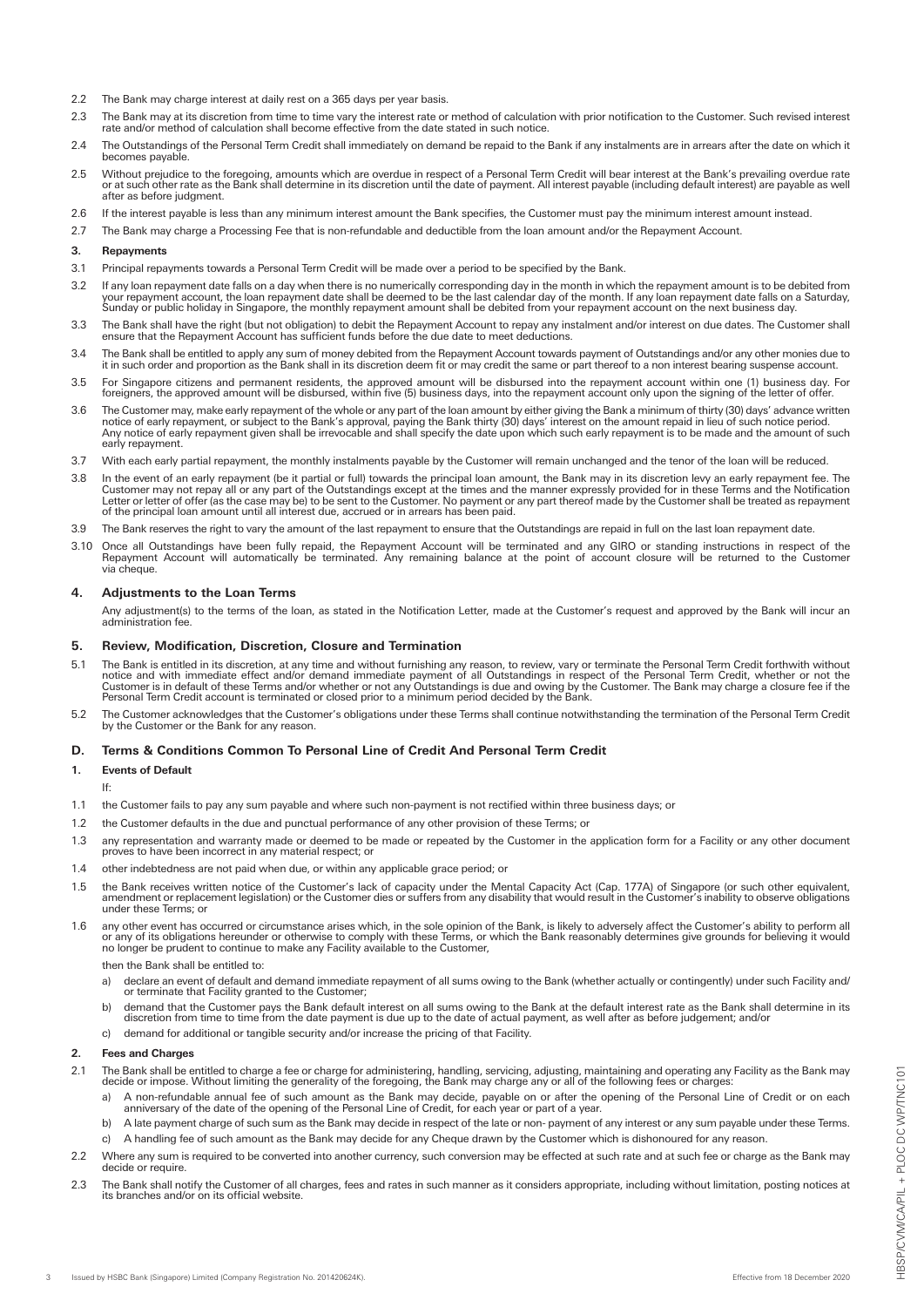# **3. Bank Records, Statements and Notices**

- 3.1 The Bank's records (including computer and microfilm records and recording of any telephone calls or messages) shall be binding on the Customer for all<br>purposes relating to a Facility The Bank may at its discretion des
- 3.2 All notices, requests, Instructions, demands and other communications may be served by personal delivery, ordinary post, or by way of any Electronic equipment to the Customer's last known address (whether within or outside Singapore and whether such address is a Post Office Box or is a place of<br>residence of business) and/or facsimile or contact number and/or email addr effectively served on the Customer if delivered by hand on the day of delivery, if served by ordinary post on the day immediately after the date of posting<br>if sent by post in Singapore, and considered delivered five(5) day event that the aforesaid communication is received by a third party.
- 3.3 The Customer must notify the Bank promptly in writing of any change of the Customer's billing, mailing, home or office address, home or office telephone number, email address, employment or any other particulars.

### **4. Collection, Use and Disclosure of Customer Information**

### 4.1 Collection

The Bank, other members of the HSBC Group and/or HSBC Group's authorised service providers may collect, use and share Customer Information (including<br>relevant information about the Customer, the Customer's transactions, th

### 4.2 Processing

The Bank, members of the HSBC Group and/or its authorised service providers will process, transfer and disclose Customer Information in connection with the following purposes: (a) providing Services and for any transactions requested or authorised by the Customer, (b) meeting Compliance Obligations, (c) conducting Financial Crime Risk Management Activity, (d) collectring

# 4.3 Sharing

The Bank may (as necessary and appropriate for the Purposes) transfer and disclose any Customer Information to the following recipients wherever located<br>(who may also process, transfer and disclose such Customer Informatio

- a) any member of the HSBC Group;
- b) any sub-contractors, agents, service providers, or associates of the HSBC Group (including but not limited to mailing houses, telecommunication companies, and data processing companies) (including their employees, directors and officers);
- c) in response to any requests from any Authorities;
- d) anyone acting on behalf of the Customer, payment recipients, beneficiaries, account nominees, intermediary, correspondent and agent banks, clearing<br>houses, clearing or settlement systems, market counterparties, upstream
- e) any party acquiring an interest in or assuming risk in or in connection with the Services (including without limitation insurers and credit protection counterparties);
- f) other financial institutions or credit bureaus;
- g) any third party fund manager who provides asset management services to the Customer;
- h) any introducing broker to whom the Bank provides introductions or referrals;
- i) in connection with any Bank business transfer, disposal, merger or acquisition;
- j) the Bank's auditors and legal or other professional advisers;
- k) any other person with the Customer's consent; and
- l) any person in connection with any of the Purposes.
- 4.4 Customer Obligations
	- a) The Customer agrees to inform the Bank promptly, and in any event, within 30 days in writing if there are any changes to Customer Information supplied<br>to the Bank or a member of the HSBC Group from time to time, and to
	- b) The Customer confirms and warrants that every person whose information (including Personal Data or Tax Information) they have provided to the Bank or a member of the HSBC Group has been notified of and agreed to the collection, processing, disclosure and transfer of their information as set out in<br>these Terms. The Customer shall advise such persons that they may have the right to require the Customer to produce documentary proof of the consents obtained from such persons, upon reasonable request made by the Bank from time to time.
	- c) Where:
		- (i) a Customer fails to provide Customer Information that the Bank reasonably requests; or
		- (ii) a Customer withholds or withdraws any consents which the Bank may need to process, transfer or disclose Customer Information for the Purposes; or
		- (iii) the Bank or a member of the HSBC Group has suspicions regarding the possible commission of Financial Crime or a Customer presents a potential Financial Crime risk to a member of the HSBC Group,
		- the Bank may:
		- (A) be unable to provide new, or continue to provide all or part of the, Services to the Customer and reserves the right to terminate its business relationship with the Customer;
		- (B) take actions necessary for the Bank or a member of the HSBC Group to meet the Compliance Obligations; and/or
		- (C) block, transfer or close the Customer's Account(s).

In addition, the failure of an Customer to supply their, or their Connected Person's, Tax Information and accompanying statements, waivers and<br>consents, may result in the Bank making its own decision with respect to the Cu Authority, and may require the Bank or other persons to withhold amounts as may be legally required by any Tax Authority and paying such amounts to any Tax Authority.

4.5 Consent for Purposes of the Banking Act

For the avoidance of doubt, the above constitutes the written consent of the Customer for purposes of the Banking Act to the Bank and its officers<br>(as defined in the Banking Act) to disclose Customer Information in accorda

# **5. Data Protection**

- 5.1 Whether it is processed in a home jurisdiction or overseas, in accordance with data protection legislation, Customer Information will be protected by a strict code of secrecy and security which all members of the HSBC Group, their staff and third parties are subject to.
- 5.2 The Customer's attention is drawn to the fact that laws relating to banking secrecy or data protection may not have extra-territorial effect. The Bank's service providers may be required by law to disclose Customer Information to third parties. Such circumstances include the service provider being compelled<br>to disclose the Customer Information pursuant to a court order, requests f prosecutions.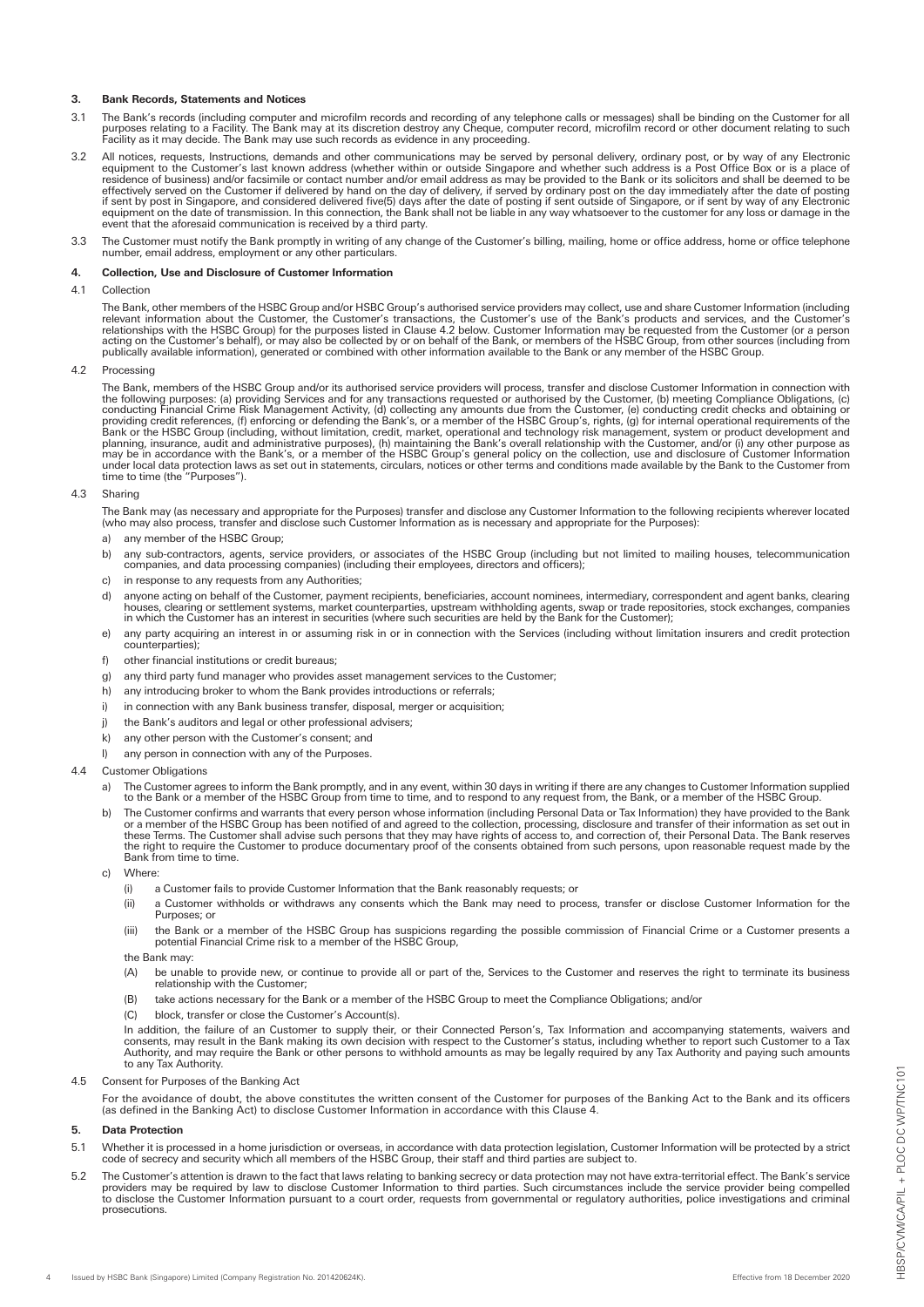# **6. Financial Crime Risk Management Activity**

- 6.1 The Bank, and members of the HSBC Group, are required to, and may take any action considered appropriate to comply with laws, regulations, sanctions<br>regimes, international guidance, HSBC Group internal policies and pro
	- a) screening, intercepting and investigating any instruction, communication, drawdown request, application for Services, or any payment sent to or by the Customer, or on its behalf;
	- b) investigating the source of or intended recipient of funds:
	- c) combining Customer Information with other related information in the possession of the HSBC Group; and/or
	- d) making further enquiries as to the status of a person or entity, whether they are subject to a sanctions regime, or confirming a Customer's identity and status.
- 6.2 Exceptionally, the Bank's undertaking of Financial Crime Risk Management Activity may lead to the Bank delaying, blocking or refusing the making or clearing of customer instructions or allow the making or clearing of e Management Activity.

# **7. Tax Compliance**

The Customer acknowledges he is solely responsible for understanding and complying with his tax obligations (including but not limited to, tax payment or filling of returns or other required documentation relating of or th

### **8. Exemption of Liability**

- 8.1. Notwithstanding any other provisions of these Terms, the Bank shall not be liable to the Customer for any loss, damage, embarrassment, cost or expenses<br>of any nature which may be suffered or incurred by the Customer o person:
	- a) in connection with these Terms and/or a Facility (including benefits or privileges available in connection with such Facility);
	- b) if the Bank cannot perform its obligations under these Terms for any reason (including because of failures in any machine or the communication system, industrial disputes, war, Acts of God or anything beyond the Bank's
	- c) in acting on Instructions, communications or requests the Bank believes emanate from the Customer (including, without limitation, Instructions received by way of any Electronic equipment).
- 8.2. The Customer agrees that the Bank shall have discretion to use such agent, contractor, correspondent or third party as the Bank deems fit to carry out or<br>procure any of the matters or transactions governed by or conte

### **9. Indemnity**

- 9.1 The Customer shall fully indemnify the Bank and hold the Bank harmless from and against all actions, proceedings, claims, liabilities or loss arising from, and any costs, charges and expenses the Bank may incur (including legal costs on a full indemnity basis) in connection with:
	- a) any Account, Facility and/or these Terms, the actual or attempted enforcement or protection of any of its rights and remedies against the Customer, and<br>any change in law which has an effect on any Account, Facility and/
	- b) services the Bank provides in connection with any Account, Facility and/or these Terms; or
	- c) the Bank's acting in good faith on Instructions (including, without limitation, Instructions received by way of any Electronic equipment) purporting to originate, from the Customer or the Customer's authorised agent (including without limitation, a donee of a lasting power of attorney granted by the Customer); or
	- d) the Customer not performing his obligations; or
	- e) the Bank's exercising or attempting to exercise a right or remedy in connection with these Terms after the Customer is in default (including appointing<br>collection agents, or engaging solicitors to advise on these Terms
- 9.2 Such indemnity shall continue notwithstanding the termination of any and every Facility, products, services or other privileges provided under any Account.<br>All indemnified amounts may be debited from any account the Cu

#### **10. Instructions**

- 10.1 The Customer authorises the Bank to accept and act upon any Instructions, communicated or given by the Customer to the Bank in writing or by way<br>of any Electronic equipment (or purporting to be so communicated or give
- 10.2 The Customer acknowledges that the Customer has considered fully the risks inherent in the giving of Instructions by way of any Electronic equipment. In particular, the Customer is aware of and accepts that when the Customer is giving Instructions by way of any Electronic equipment, non-original signatures<br>may be forged and Instructions may be transmitted to wrong numbers,
- 10.3 The Customer agrees that the Bank shall have no responsibility for the occurrence of any of the above circumstances or for any actions, claims, loss, damages or costs arising or incurred by the Customer as a result of
- 10.4 The Customer irrevocably consents to the Bank recording any telephone conversation with the Customer whether with or without the use of a tone warning<br>device and such recordings or transcripts thereof may be used as e
- 10.5 Where the Customer's Instructions are not in writing, the Bank is entitled to accept and act on them if they have been confirmed by the use of the security procedures which the Bank notifies the Customer of from time
- 10.6 Where the Customer gives the Bank Instructions by telephone or by assessing the Bank's website, the Customer shall authenticate the transaction by the security procedures which the Bank notifies the Customer of from time to time.
- 10.7 Without prejudice to Section D, Clause 1.5, in the event that the Bank receives notice of the Customer's lack of capacity under the Mental Capacity Act (Cap.<br>177A) of Singapore (or such other equivalent, amendment or
	- a) accept and execute instructions of any nature believed by the Bank to be genuine and purporting to be signed, given or issued by the Customer's authorised agent (including without limitation, a donee of a lasting power
	- b) suspend, freeze, terminate or close any Facility or the use or availability of any or all of the products, services or other privileges provided under a Facility, as the case may be.
- 10.8 The Customer agrees to ratify everything that the Customer's authorised agent (including without limitation, a donee of a lasting power of attorney granted<br>by the Customer) does on the Customer's behalf arising from o

#### **11. Set-off**

The Bank may at any time and without prior notice to the Customer set-off and transfer any monies standing to the credit of any of the Customer's account(s)<br>maintained with the Bank in Singapore or elsewhere in or towards with an Overdraft Facility and Personal Term Credit account.